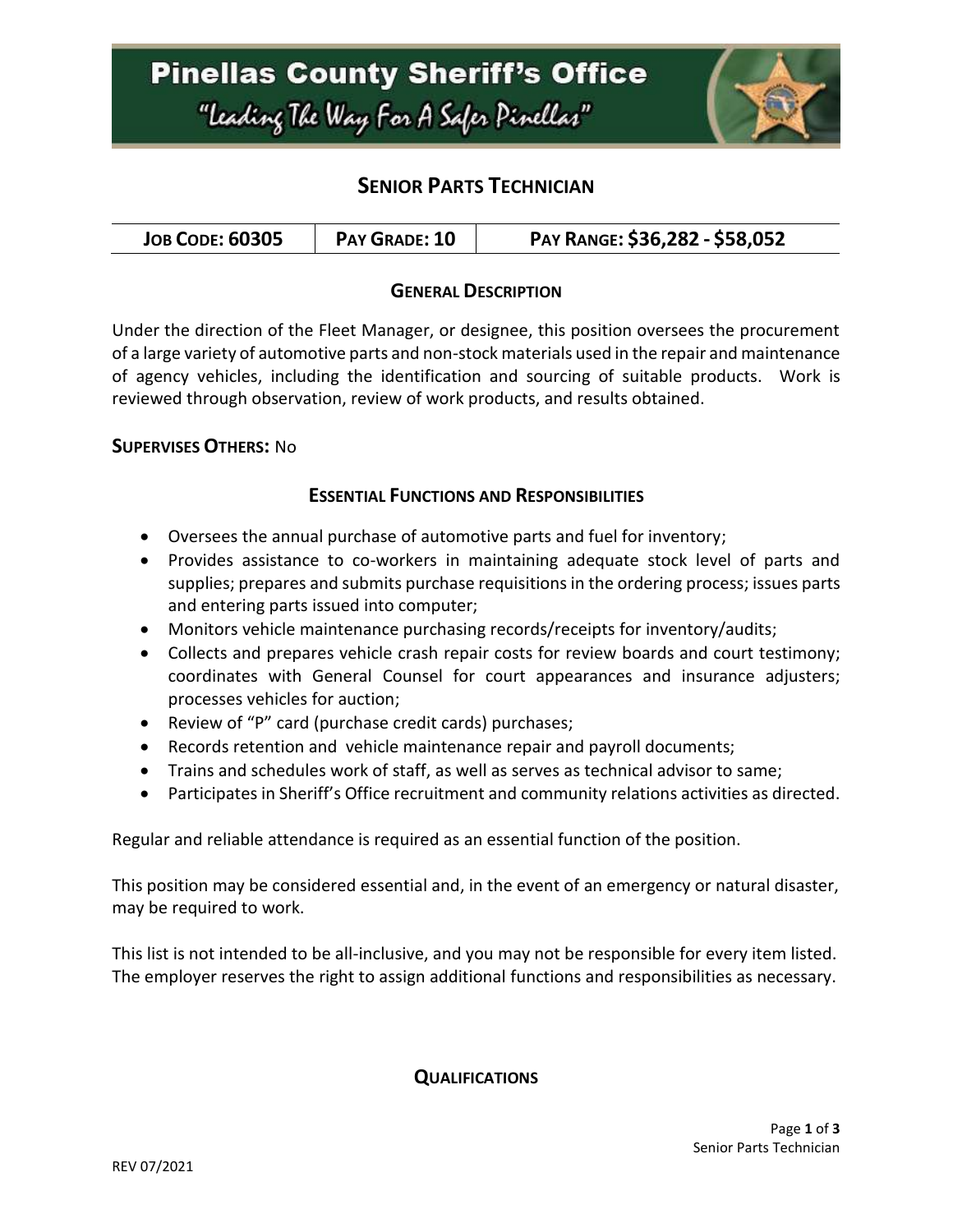## **Pinellas County Sheriff's Office** "Leading The Way For A Safer Pinellar"



- High school graduation or equivalent diploma from an institution accredited by an accrediting body recognized by the U. S. Dept. of Education or licensed as a degree granting institution by the Commission for Independent Education AND three (3) years' related experience
- Must obtain ASE Certification in Automotive Parts Certification within 12 months of employment
- Data entry accuracy score of 80%
- Typing speed of 25 wpm
- Must possess a valid Florida Class E driver's license
- Consideration for this position requires a credit check

### **KNOWLEDGE, SKILLS, AND ABILITIES**

- Knowledge of specialized computer software, to include fleet and purchasing menus used daily for submitting requisitions, inventory/audit entries and issuing parts
- Knowledge of Purchasing Division's Policy and Procedures to provide guidance in the ethical practices of procurement
- Knowledge of a wide variety of automotive and truck engine, auto body and electronic parts and services to review estimates to repair damaged equipment and what parts to stock in inventory
- Excellent time management and interpersonal skills
- Ability to perform all functions of the job classification without posing a direct threat to the health or safety of other individuals in the workplace